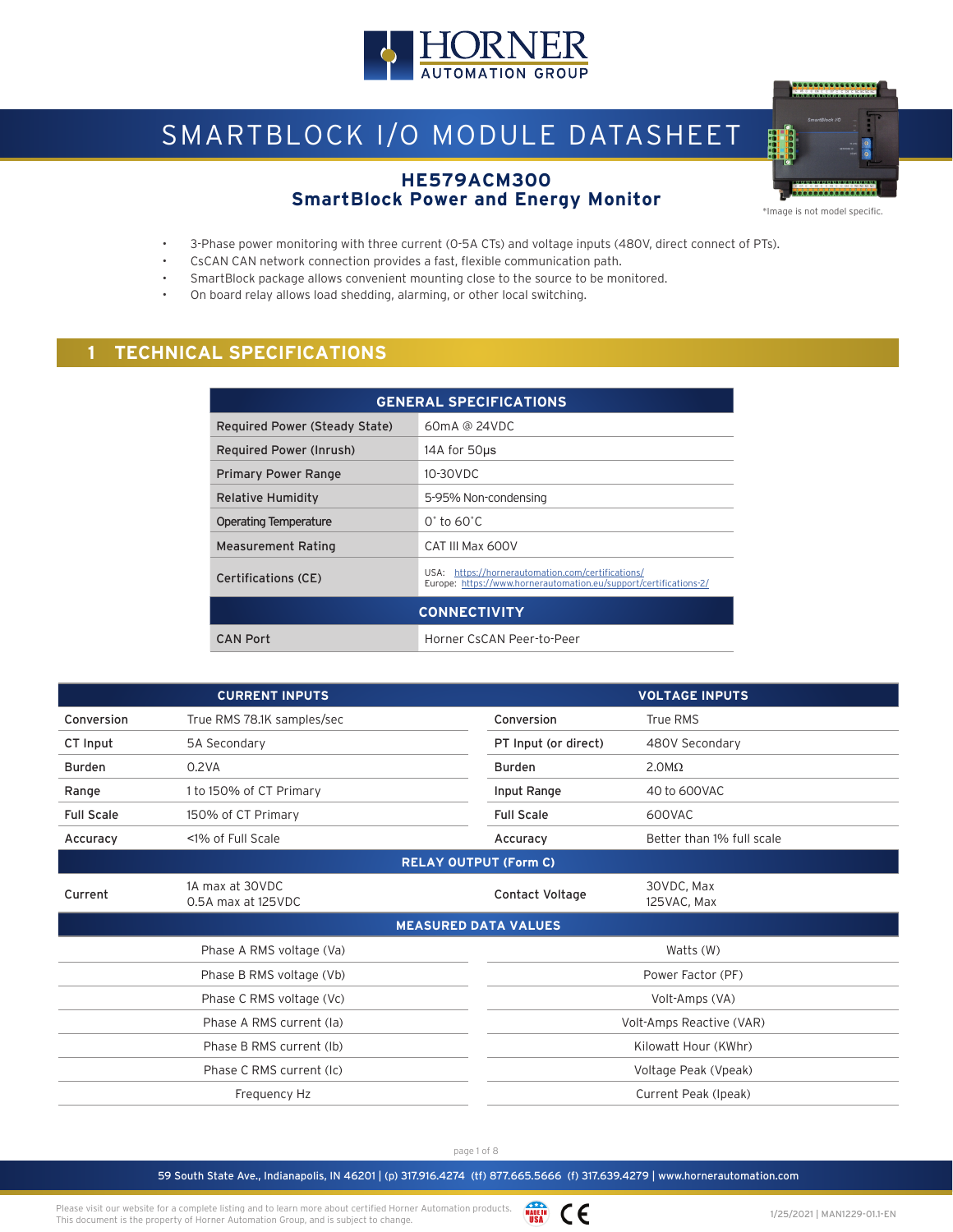

**Power Wiring**

**V-** CL SH CH **V+**

**PWR IN**

CAN

## **2 PORT CONNECTORS AND POWER WIRING**



- 2. CAN and Power Connector
- 3. Status LEDs
- 4. Network ID Selector Switches<br>5. Earth Ground
- Earth Ground
- 6. J1 Connector

## **3 CAN COMMUNICATIONS**

#### The CAN port is provided via three connections on the CAN/Power: CAN\_LOW (CL), CAN\_HIGH (CH), and V- (C). It may be used to communicate with other OCS products using Horner's CsCAN protocol. A 24VDC power source will be required on the CsCAN bus in order to power the expansion I/O modules.

**NOTE:** For detailed wiring information, refer to CAN Network Manual (MAN0799).

NOTE: 12-24VDC must be supplied to the network.



| <b>CAN Port Pins</b> |                                     |                                               |  |  |
|----------------------|-------------------------------------|-----------------------------------------------|--|--|
| <b>PIN</b>           | <b>SIGNAL</b><br><b>DESCRIPTION</b> |                                               |  |  |
|                      | v-                                  | CAN and Device Ground - Black                 |  |  |
| 2                    | CN <sub>L</sub>                     | CAN Data Low - Blue                           |  |  |
| з                    | <b>SHLD</b>                         | Shield Ground - None                          |  |  |
|                      | CN H                                | CAN Data High - White                         |  |  |
| 5                    | $V +$                               | Positive DC Voltage<br>Input (10-28VDC) - Red |  |  |

#### **Wiring Details**

- Locking Spring-Clamp
- Two-terminators per Conductor
- Torque Rating: 4.5 in-lbs (0.50 N-m)
- SHLD and V+ pins are not internally connected

| Recommended Cable                           |                                               |  |  |
|---------------------------------------------|-----------------------------------------------|--|--|
|                                             | Thick   Max Distance = $500m$<br>Belden 3082A |  |  |
| Max Distance = 100m<br>Belden 3084A<br>Thin |                                               |  |  |

page 2 of 8

59 South State Ave., Indianapolis, IN 46201 | (p) 317.916.4274 (tf) 877.665.5666 (f) 317.639.4279 | www.hornerautomation.com

#### **Removing and Inserting Connectors:**

Use a small screwdriver to gently pry up the connector. Gently press on connector to snap into place.

A single 5-pin connector is used to make both a network connection and power input. A quality Class 2 power supply should be used for this product. If the power is run with the network cable, care must be taken so that the voltage does not drop below the lower supply limit on longer runs.

A quality earth ground is required for safe and proper operation. The best ground is achieved by screwing the left grounding location into a grounded back plate. Alternately, a ground can be connected to the spade lug.

> **Wiring Details:**  Solid/Stranded wire: 12-24 awg (2.5-0.2mm). Strip length: 0.28" (7mm) Torque rating: 4.5 – 7 in-lbs (0.50 – 0.78 Nm).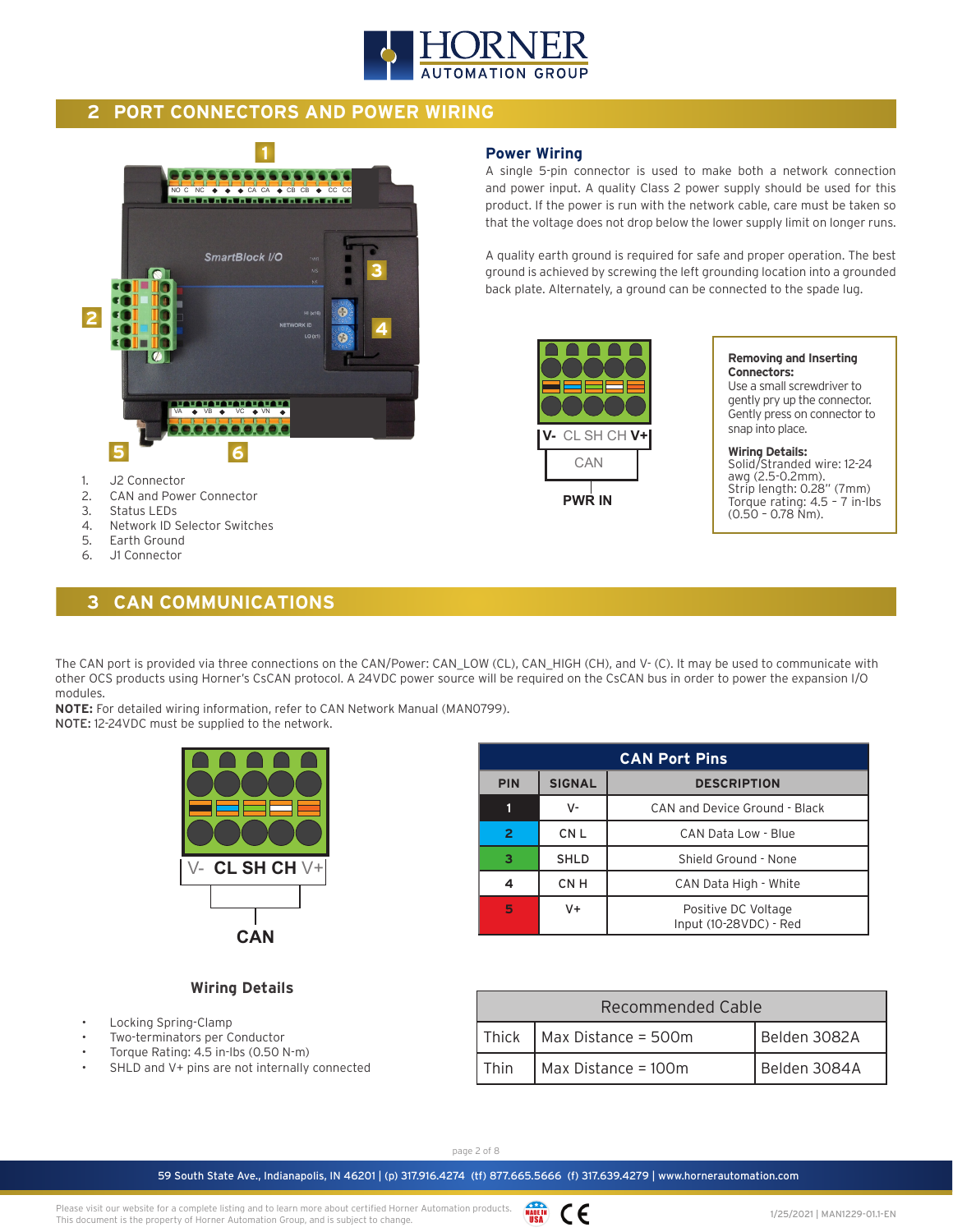

## **4 WIRING**

NOTE: With regard to polarity, most CT leads are marked as X1 and X2, or H1 and H2, or there may be an arrow to show direction or a dot marking one lead, or a combination of these. The following guidelines for installing and wiring must be followed:

1. Current Transformers should all be physically oriented in the same direction.

2. Polarity must be accounted for when wiring to the HE579ACM300 terminals.

Take note of the "dot" in the wiring examples, which indicates the first or only marked terminal on the CT. Wire that marked CT terminal to the "first" ACM current terminal for the respective phase as shown. Failure to follow these guidelines will cause inaccurate or negative readings.





3-Wire Delta and Third Voltage - The HE579ACM300 is primarily a power (watt) monitor and does not use the third line-to-line voltage in delta mode because it is fixed by the other two line-to-line voltages. The two measured phase voltages and two associated phase currents allow accurate calculation of the full three phase power. Any phase angle imbalance affects both the voltage and current angle, so the accuracy of the power reading is unaffected.

It is possible to calculate the third line to voltage in ladder assuming a 120° angle between the measured phases. The formula should be: C =  $\sqrt{(A^*A + B^*)^2}$ B\*B - A\*B).

NOTE: This calculation will not be accurate if the phase angles are not 120°.

page 3 of 8

59 South State Ave., Indianapolis, IN 46201 | (p) 317.916.4274 (tf) 877.665.5666 (f) 317.639.4279 | www.hornerautomation.com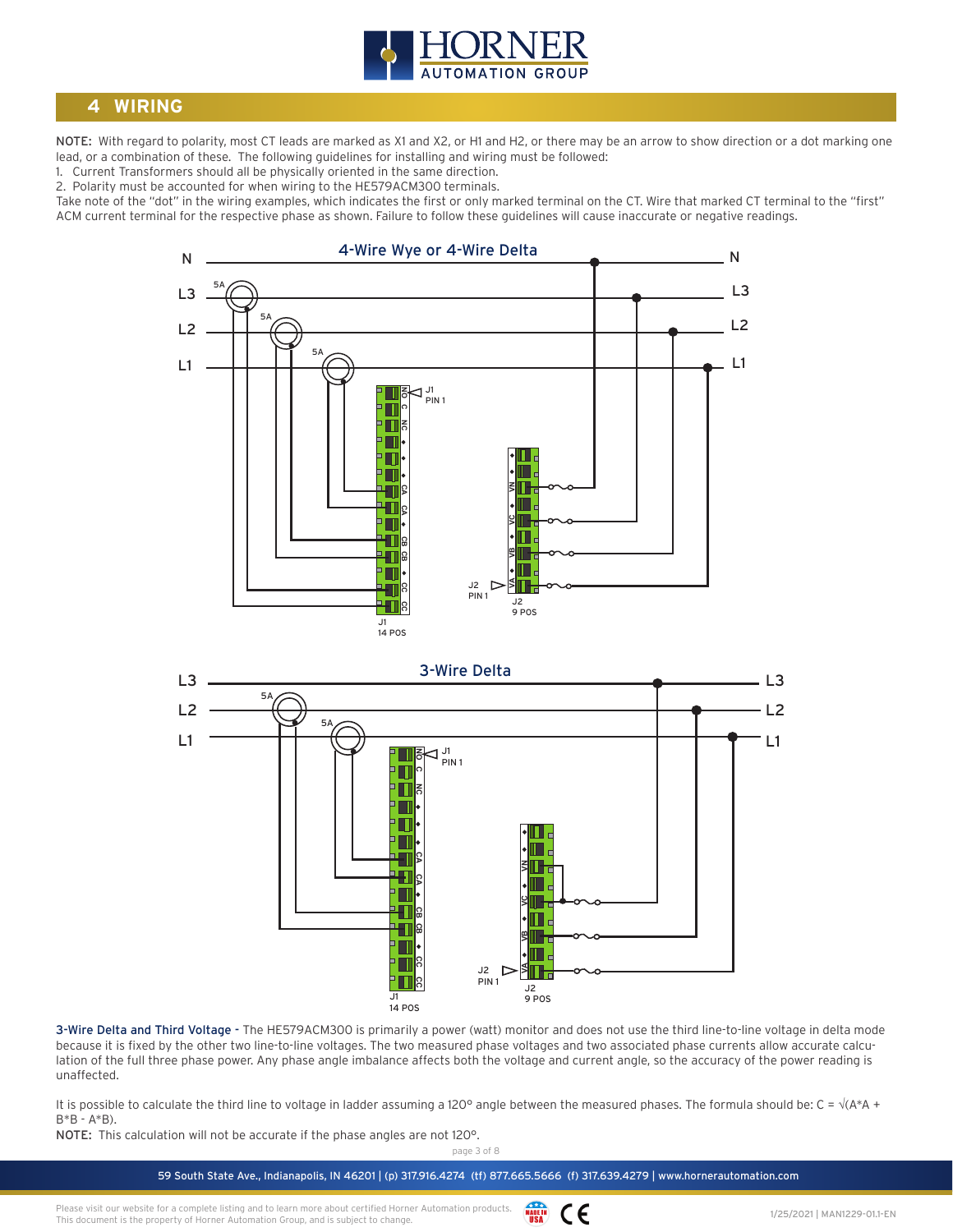

# **5 CSCAPE CONFIGURATION**

The HE579ACM300 SmartBlock module is configured through the Hardware Configuration menu in Cscape.

To open the configuration screen to configure module and input settings:

- 1. Select **Controller** from Cscape the top navigation bar.
- 2. Select **Hardware Configuration** from dropdown menu.
- 3. Select **CAN1 (**or **CAN2** where available**) I/O** tab.
- 4. Click on **Add** button.
- 5. Select **SmartBlock** tab.
- 6. Select either **HE579ACM300**
- 7. Click **OK**.

| Network ID                 | The Unique CAN ID of this device. Enter any decimal<br>number between 1 and 253 here and note the translated<br>hexadecimal value. Set the hexadecimal Network ID rotary<br>switches on the device to translated value.                                                                    |  |
|----------------------------|--------------------------------------------------------------------------------------------------------------------------------------------------------------------------------------------------------------------------------------------------------------------------------------------|--|
| I/O Mapping                | These registers define how the OCS controller registers<br>are mapped to the data to and from the SmartBlock I/O.<br>These registers do not have to match the I/O types typi-<br>cally used for I/O such as %AI, Q Any standard controller<br>registers may be used such as %R, %T and %M. |  |
| Input Update<br>Method     | This defines how often analog data is sent from the<br>SmartBlock to the CsCAN network. Digital data is trans-<br>mitted on change of state.                                                                                                                                               |  |
| Channel Config-<br>uration | This selects how each analog channel is configured includ-<br>ing filtering.                                                                                                                                                                                                               |  |
| Timeout                    | This sets the time a controller will wait before assuming<br>the host OCS is offline.                                                                                                                                                                                                      |  |

| Network ID: 1                                                    | Hex: 01                                                                                            |                   |
|------------------------------------------------------------------|----------------------------------------------------------------------------------------------------|-------------------|
| 201112121211121<br>Start Analog In:                              | Name:                                                                                              | 16-віт х 28       |
| Start Analog Out:                                                | Name:                                                                                              | 16-BIT X 0        |
| Start Digital In:                                                | Name:                                                                                              | $1-817 \times 20$ |
| Start Digital Out:                                               | Name:                                                                                              | $F$ and $x$ 8     |
| Status Register:                                                 | Name:                                                                                              | 16-BIT            |
| Input Update Method<br>PeriodicTime: 50<br>Channel Configuration | (10 mS to 255 Sec)<br>mSec                                                                         |                   |
| $ A $ : 54 ac $-$                                                | $VA: 600V$ ac $\sqrt{ }$ VB: 600V ac $\sqrt{ }$ VC: 600V ac<br>$IB: 5A$ ac $\rightarrow$ IC: 5A ac |                   |
| Input Filter: 10 mSec                                            | Enable Adaptive Filter<br>$\mathbf{v}$                                                             |                   |
| Timeout                                                          |                                                                                                    |                   |

HE579ACM300 Cscape Configuration Screen

# **6 CSCAN SMARTBLOCK I/O STATUS REGISTER DEFINITION**

| Bit 8         | Bit 7         | Bit 6         | Bit 5         | Bit 4         | Bit 3               | Bit 2                | Bit 1                |
|---------------|---------------|---------------|---------------|---------------|---------------------|----------------------|----------------------|
|               |               |               |               | Version Error | Incorrect<br>Module | Not Configured       | Offline              |
| <b>Bit 16</b> | <b>Bit 15</b> | <b>Bit 14</b> | <b>Bit 13</b> | <b>Bit 12</b> | <b>Bit 11</b>       | <b>Bit 10</b>        | Bit 9                |
| Send          |               |               |               |               |                     | Reconfig<br>(Sticky) | Lifetime<br>(Sticky) |

NOTE: The Status Register, viewed in INT format, is designed to be zero if there are no faults and non-zero if faults occur. Moving a value of 0 into the status register clears faults that remain on after they have been remedied, or "stickey"

## **7 DIAGNOSTIC LED INDICATORS**

| Diagnostic LED         | <b>State</b>   | Meaning                                         |  |
|------------------------|----------------|-------------------------------------------------|--|
|                        | Solid Red      | RAM or ROM test failed                          |  |
| <b>MS</b>              | Flashing Red   | I/O test failed                                 |  |
| indicates fault status | Flashing Green | Module is in power-up state, no config from OCS |  |
| of the Module          | Solid Green    | Module is running normally                      |  |
|                        | Solid Red      | Network Ack or Dup ID test failed               |  |
| NS                     | Flashing Red   | Network ID test failed                          |  |
| indicates fault status | Flashing Green | Controlling OCS is offline.                     |  |
| of the Network         | Green          | Network is running normally.                    |  |

Status LED Indicators - The Power Status LED illuminates **RED** when power is applied to the module. There are I/O status LED indicators for each of the Digital I/O points, which illuminates **RED** when the I/O point is ON.

page 4 of 8

59 South State Ave., Indianapolis, IN 46201 | (p) 317.916.4274 (tf) 877.665.5666 (f) 317.639.4279 | www.hornerautomation.com

Please visit our website for a complete listing and to learn more about certified Horner Automation products. This document is the property of Horner Automation Group, and is subject to change.

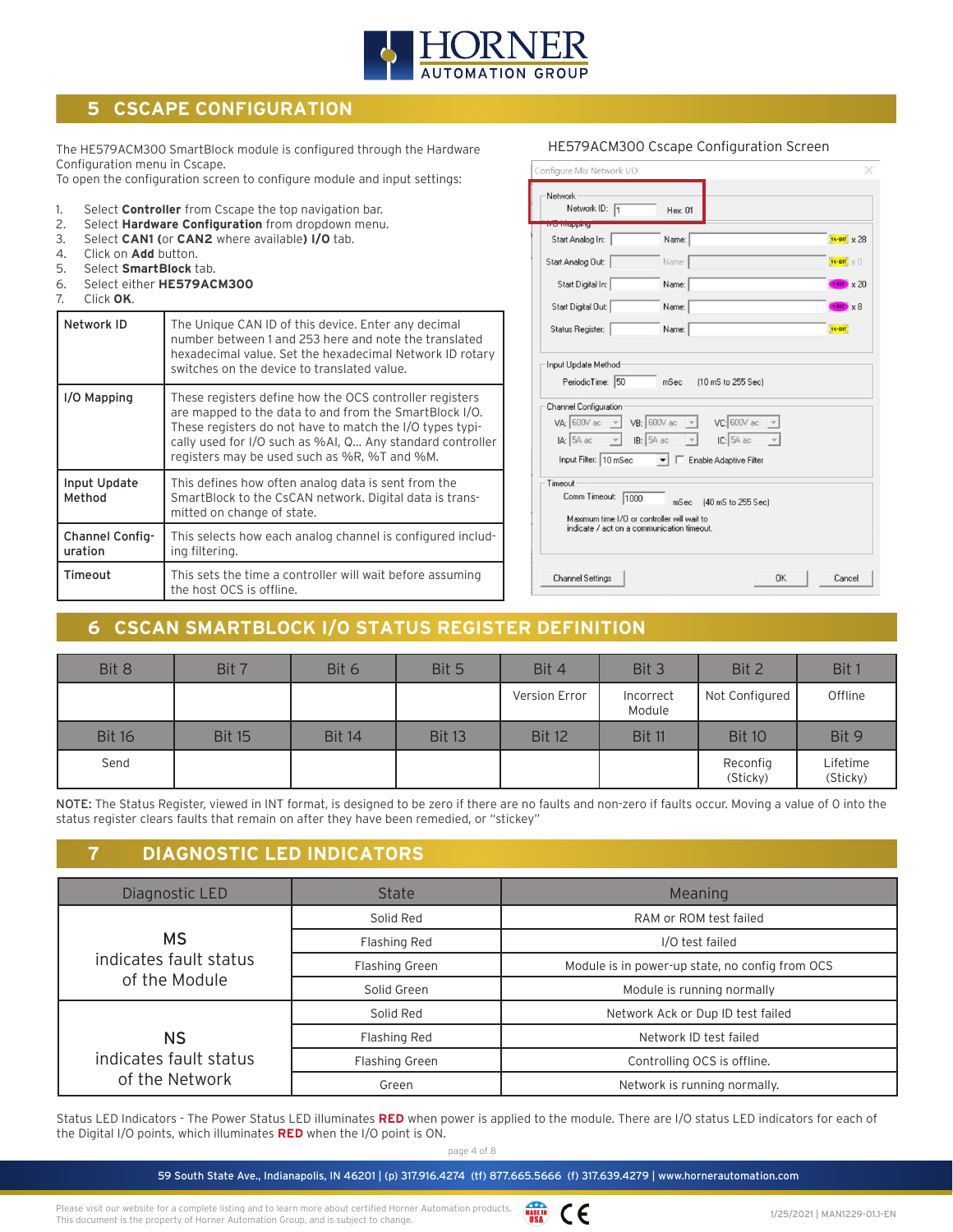

# **8 NETWORK DATA**

#### **CONSUMED DIGITAL DATA**

This data is sent from the controller to the SmartBlock. For typical applications, the Hardware Configuration setup in Cscape will automatically populate this data. For more advanced applications, use NetPut functions to write this data.

| <b>Bit</b>    | Description                                                                                                                                                                                                                                                                  |                                                                                              |  |
|---------------|------------------------------------------------------------------------------------------------------------------------------------------------------------------------------------------------------------------------------------------------------------------------------|----------------------------------------------------------------------------------------------|--|
|               | 01 Default                                                                                                                                                                                                                                                                   |                                                                                              |  |
| $\mathcal{P}$ | 01 Override<br>Upon module stop / timeout, if Q1 override is true, Q1 is set to Q1 default, otherwise the Q1 value is held. This override / hold<br>polarity is consistent with OCS / Cscape usage, but the reverse of the legacy analog hold / override polarity in word 5. |                                                                                              |  |
| 3             |                                                                                                                                                                                                                                                                              | Frequency Source: Set for phase B, Clear for phase A or C.                                   |  |
| 4             |                                                                                                                                                                                                                                                                              | Frequency Source: Set for phase C, Clear for phase A or B                                    |  |
| 5             | If Clear                                                                                                                                                                                                                                                                     | Always accumulate Watt-hours                                                                 |  |
|               | Do not accumulate Watt-hours if load is under 0.005% of full scale to avoid meter creep due to slight<br>If Set<br>zero errors.                                                                                                                                              |                                                                                              |  |
| 6             | Set to report period instead of frequency Al13 / Al14                                                                                                                                                                                                                        |                                                                                              |  |
| 17            | Relay Output, set to ON to close N.O. and open N.C contacts.                                                                                                                                                                                                                 |                                                                                              |  |
| 23            |                                                                                                                                                                                                                                                                              | Set to ON to clear kW-h, set to OFF to re-enable kW-h accumulator.                           |  |
| 24            |                                                                                                                                                                                                                                                                              | Set to ON to clear Status flags, set to OFF to re-enable Status flags (resets Produced Data) |  |

#### **PRODUCED DIGITAL DATA**

This data is sent from the SmartBlock to the controller. Normally this data is mapped into specific registers in the Hardware Configuration in Cscape. For advanced applications, NetGet functions can be used to obtain this data. Since this data is broadcast to all controllers on the network, additional controllers can use NetGet functions to obtain this data as well.

| <b>Bit</b> | Name          | Description (Retentive - resettable by setting bit 24 above high) |  |
|------------|---------------|-------------------------------------------------------------------|--|
| 1          | <b>AEHF</b>   | Watt-Hour accumulator half full                                   |  |
| 12         | <b>REHF</b>   | VAR-Hour accumulator half full                                    |  |
| 13         | <b>VAEHF</b>  | VA-Hour accumulator half                                          |  |
| 4          | <b>SAGA</b>   | Voltage sag on Phase A                                            |  |
| 15         | SAGB          | Voltage sag on Phase B                                            |  |
| 16         | <b>SAGC</b>   | Voltage sag on Phase C                                            |  |
| 7          | <b>ZXTOA</b>  | Zero Cross timeout on Phase A                                     |  |
| 8          | <b>ZXTOB</b>  | Zero Cross timeout on Phase B                                     |  |
| 9          | ZXTOC         | Zero Cross timeout on Phase C                                     |  |
| 110        | <b>ZXA</b>    | Zero Cross detected on Phase A                                    |  |
| 111        | ZXB           | Zero Cross detected on Phase B                                    |  |
| 112        | <b>ZXC</b>    | Zero Cross detected on Phase C                                    |  |
| 113        | LENERGY       | Reserved                                                          |  |
| 14         | <b>RESET</b>  | 5V supply rail under 4V                                           |  |
| 115        | <b>PKV</b>    | Peak voltage level exceeded                                       |  |
| 116        | PKI           | Peak current level exceeded                                       |  |
| 117        | <b>WFSM</b>   | Reserved                                                          |  |
| 118        | <b>REVPAP</b> | Sign changed occurred in Watt calculation                         |  |
| 119        | <b>REVPRP</b> | Sign changed occurred in VAR calculation                          |  |
| 120        | <b>SEQERR</b> | A-B-C Rotation                                                    |  |

MADE IN CE

page 5 of 8 **network data continued on next page...**

59 South State Ave., Indianapolis, IN 46201 | (p) 317.916.4274 (tf) 877.665.5666 (f) 317.639.4279 | www.hornerautomation.com

Please visit our website for a complete listing and to learn more about certified Horner Automation products. This document is the property of Horner Automation Group, and is subject to change.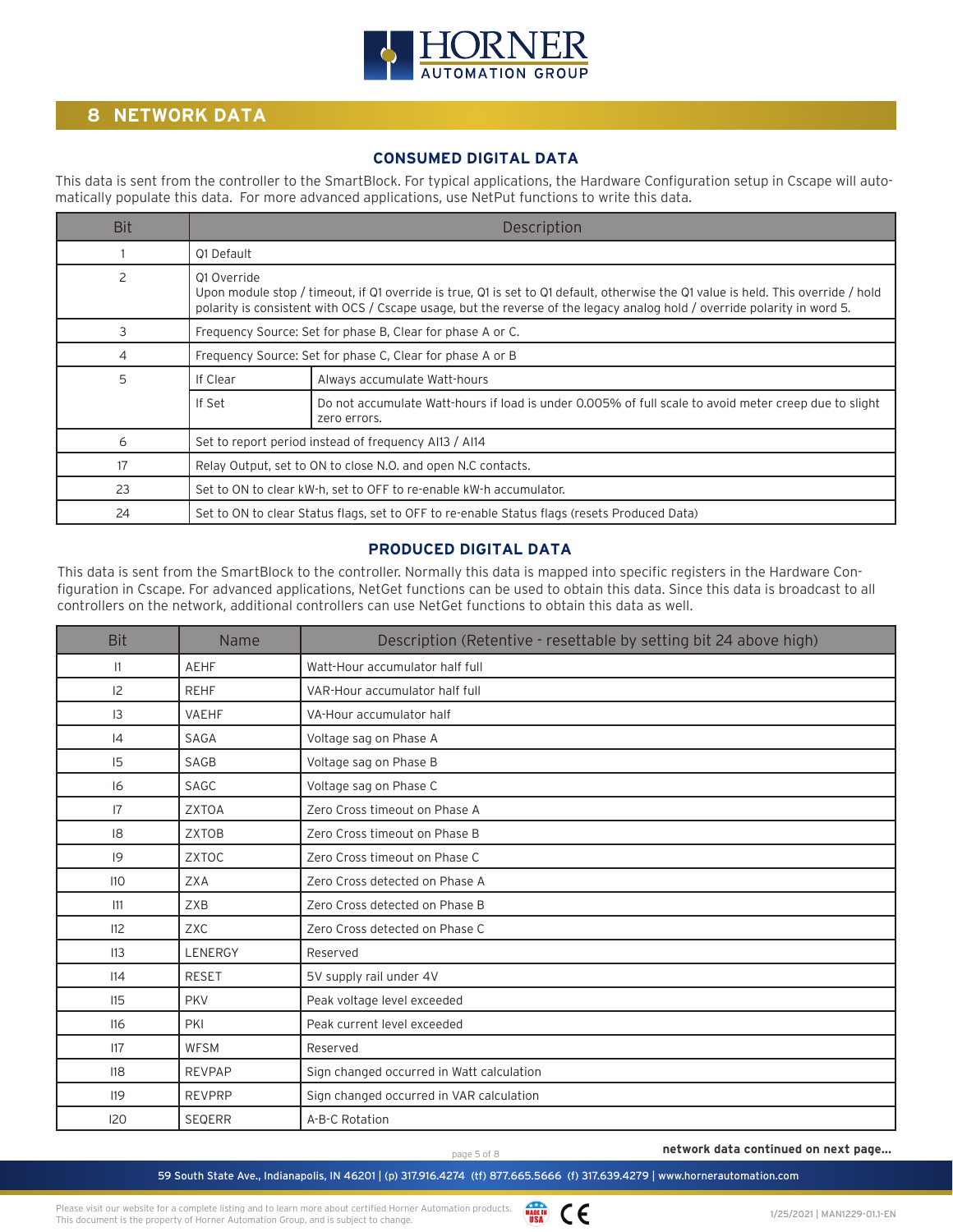

#### **network data continued...**

#### **CONSUMED ANALOG DATA**

This data is sent from the controller to the SmartBlock. For typical applications, the Hardware Configuration setup in Cscape will automatically populate this data. For more advanced applications, use NetPut functions to write this data.

| Word         |             | Description               | <b>Details</b>                                                                                         |
|--------------|-------------|---------------------------|--------------------------------------------------------------------------------------------------------|
| Word $1/2$   | REAL        | PT A Ratio                |                                                                                                        |
| Word $3/4$   | REAL        | PT B Ratio                | Voltage Input Ratio<br>For example, 120 to 480 step up enter 0.25; for 7200 to 480 step down enter 15. |
| Word $5/6$   | REAL        | PT C Ratio                |                                                                                                        |
| Word $7/8$   | REAL        | CT A Ratio                |                                                                                                        |
| Word 9 / 10  | REAL        | CT B Ratio                | Current Input Ratio<br>For example, for a 100/5 Current Transformer, enter 20.                         |
| Word 11 / 12 | REAL        | CT C Ratio                |                                                                                                        |
| Word 13 / 14 | REAL        | CT A Phase Shift          |                                                                                                        |
| Word 15 / 16 | REAL        | CT B Phase Shift          | Phase correction for CTs Enter in degrees Min of -1.63° Lag, Max of +3.32 Lead                         |
| Word 17 / 18 | REAL        | CT C Phase Shift          |                                                                                                        |
| Word 19 / 20 | REAL        | Zero Cross Timeout        | Seconds for zero cross alarm - max 2.5                                                                 |
| Word 21 / 22 | REAL        | RMS Sag Voltage Level     | Voltage Sag levels in volts                                                                            |
| Word 23      | <b>UINT</b> | Sag Half Cycles           | Number of half cycles before alarm                                                                     |
| Word 24      | <b>UINT</b> | Peak Level Half Cycles    | Number of half cycles before alarm                                                                     |
| Word 25 / 26 | REAL        | Voltage Peak Level        | Voltage level for peak alarm                                                                           |
| Word 27 / 28 | REAL        | <b>Current Peak Level</b> | Current level for peak alarm                                                                           |

#### **PRODUCED ANALOG DATA**

This data is sent from the SmartBlock to the controller. Normally this data is mapped into specific registers in the Hardware Configuration in Cscape. For advanced applications, NetGet functions can be used to obtain this data. Since this data is broadcast to all controllers on the network, additional controllers can use NetGet functions to obtain this data as well.

| Word         | Function |                          |  |
|--------------|----------|--------------------------|--|
| Word $1/2$   | REAL     | Phase A RMS Voltage      |  |
| Word $3/4$   | REAL     | Phase B RMS Voltage      |  |
| Word $5/6$   | REAL     | Phase C RMS Voltage      |  |
| Word $7/8$   | REAL     | Phase A RMS Current      |  |
| Word 9 / 10  | REAL     | Phase B RMS Current      |  |
| Word 11 / 12 | REAL     | Phase C RMS Current      |  |
| Word 13 / 14 | REAL     | Frequency                |  |
| Word 15 / 16 | REAL     | Watts                    |  |
| Word 17 / 18 | REAL     | PF Power Factor          |  |
| Word 19 / 20 | REAL     | VA Volt - Amps           |  |
| Word 21 / 22 | REAL     | VAR Volt - Amps Reactive |  |
| Word 23 / 24 | REAL     | kW-h                     |  |
| Word 25 / 26 | REAL     | Voltage Peak             |  |
| Word 27 / 28 | REAL     | <b>Current Peak</b>      |  |

page 6 of 8

59 South State Ave., Indianapolis, IN 46201 | (p) 317.916.4274 (tf) 877.665.5666 (f) 317.639.4279 | www.hornerautomation.com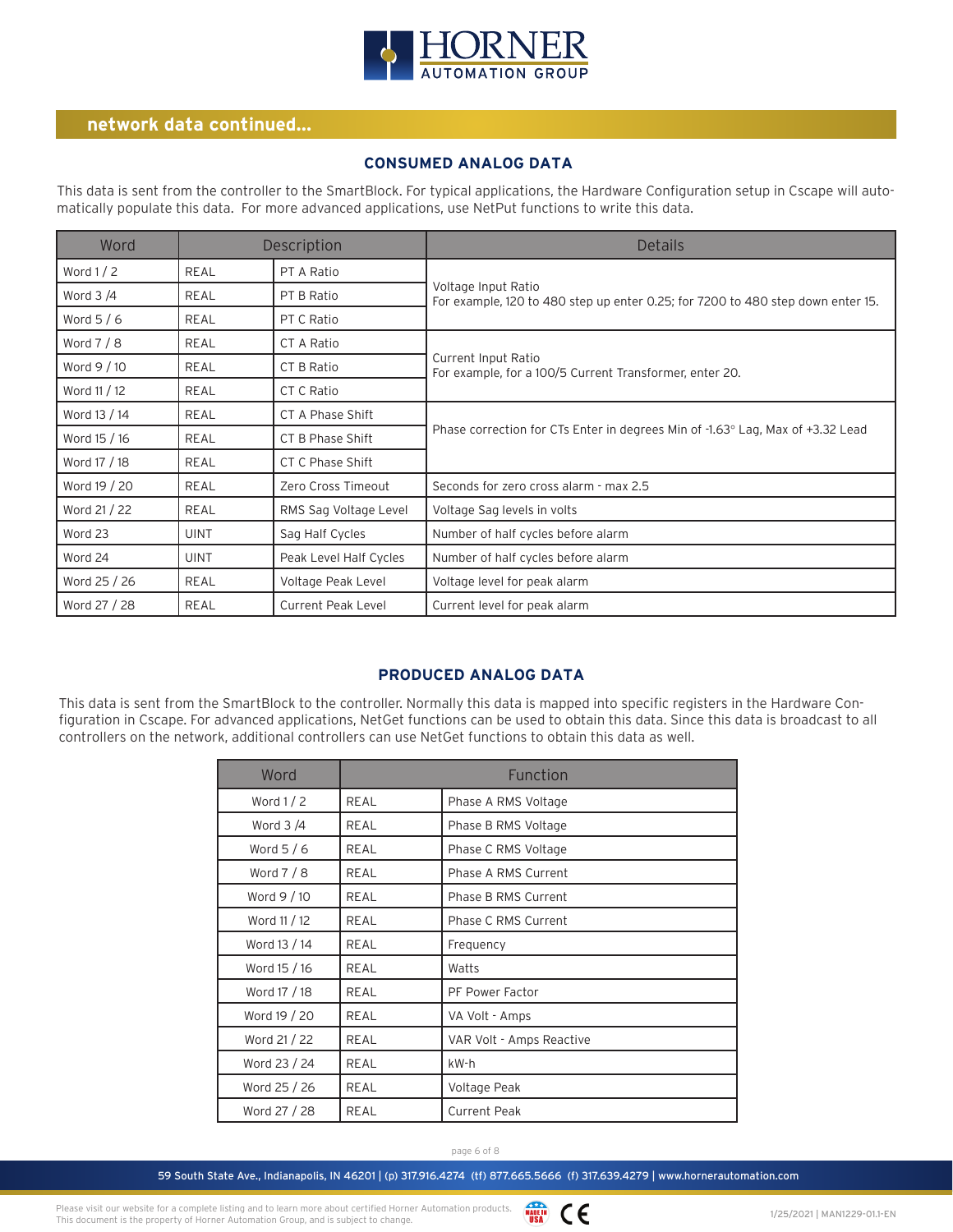

# **SETTING ID SWITCHES**

Configure SmartBlock in Cscape before this step, then use the hexadecimal number converted during Cscape configuration.

CsCAN Network IDs are set using the hexadecimal number system from 01 to FD. The decimal equivalent is 1-253. Refer to the Conversion Table below, which shows the decimal equivalent of hexadecimal numbers. Set a unique Network ID by inserting a small Phillips screwdriver into the two identical switches.

**Network ID Switches**



**NOTE:** The CsCAN Baud Rate for SmartBlock I/O is fixed at 125kBd.

#### **Setting ID Switches - Conversion Chart**

| <b>Dec</b>     |              | Hex            | Dec<br>Hex |    |                | <b>Dec</b><br>Hex |    |              | Dec |    | Hex<br><b>Dec</b> |     | Hex            |    | Dec | Hex |                | <b>Dec</b> | Hex         |              | <b>Dec</b> | Hex |    | Dec  |    | Hex            |
|----------------|--------------|----------------|------------|----|----------------|-------------------|----|--------------|-----|----|-------------------|-----|----------------|----|-----|-----|----------------|------------|-------------|--------------|------------|-----|----|------|----|----------------|
|                | Hi.          | Lo             |            | Hi | Lo             |                   | Hi | Lo           |     | Hi | Lo                |     | Hi             | Lo |     | Hi  | Lo             |            | Hi          | Lo           |            | Hi  | Lo |      | Hi | Lo             |
| $\mathbf{1}$   | 0            | 1              | 29         |    | D              | 57                | 3  | 9            | 85  | 5  | 5                 | 113 | 7              | 1  | 141 | 8   | D              | 169        | Α           | 9            | 197        | С   | 5  | 225  | Ε  | 1              |
| $\overline{c}$ | 0            | $\overline{c}$ | 30         | 1  | Ε              | 58                | 3  | Α            | 86  | 5  | 6                 | 114 | 7              | 2  | 142 | 8   | Ε              | 170        | Α           | Α            | 198        | С   | 6  | 226  | E  | $\overline{c}$ |
| 3              | $\circ$      | 3              | 31         | 1  | F              | 59                | 3  | B            | 87  | 5  | 7                 | 115 | 7              | 3  | 143 | 8   | F              | 171        | Α           | B            | 199        | С   | 7  | 227  | E  | 3              |
| $\overline{4}$ | 0            | 4              | 32         | 2  | $\circ$        | 60                | 3  | C            | 88  | 5  | 8                 | 116 | 7              | 4  | 144 | 9   | $\mathbf 0$    | 172        | Α           | С            | 200        | С   | 8  | 228  | Ε  | 4              |
| 5              | 0            | 5              | 33         | 2  | $\mathbf{1}$   | 61                | 3  | D            | 89  | 5  | 9                 | 117 | 7              | 5  | 145 | 9   | 1              | 173        | Α           | D            | 201        | С   | 9  | 229  | Ε  | 5              |
| 6              | 0            | 6              | 34         | 2  | 2              | 62                | 3  | Ε            | 90  | 5  | Α                 | 118 | 7              | 6  | 146 | 9   | $\overline{c}$ | 174        | Α           | Ε            | 202        | С   | Α  | 230  | Ε  | 6              |
| 7              | $\circ$      | 7              | 35         | 2  | 3              | 63                | 3  | F            | 91  | 5  | B                 | 119 | 7              | 7  | 147 | 9   | 3              | 175        | Α           | F            | 203        | C   | B  | 231  | E  | 7              |
| 8              | $\circ$      | 8              | 36         | 2  | 4              | 64                | 4  | 0            | 92  | 5  | C                 | 120 | 7              | 8  | 147 | 9   | 4              | 176        | B           | 0            | 204        | С   | C  | 232  | E  | 8              |
| 9              | 0            | 9              | 37         | 2  | 5              | 65                | 4  | -1           | 93  | 5  | D                 | 121 | 7              | 9  | 149 | 9   | 5              | 177        | B           | -1           | 205        | С   | D  | 233  | Ε  | 9              |
| 10             | 0            | Α              | 38         | 2  | 6              | 66                | 4  | 2            | 94  | 5  | Ε                 | 122 | 7              | A  | 150 | 9   | 6              | 178        | B           | 2            | 206        | С   | Ε  | 234  | Ε  | Α              |
| 11             | 0            | Β              | 39         | 2  | 7              | 67                | 4  | 3            | 95  | 5  | F                 | 123 | 7              | B  | 151 | 9   | 7              | 179        | B           | 3            | 207        | С   | F  | 235  | Ε  | Β              |
| 12             | $\mathbf{O}$ | C              | 40         | 2  | 8              | 68                | 4  | 4            | 96  | 6  | 0                 | 124 | $\overline{7}$ | C  | 152 | 9   | 8              | 180        | B           | 4            | 208        | D   | 0  | 236  | E  | C              |
| 13             | 0            | D              | 41         | 2  | 9              | 69                | 4  | 5            | 97  | 6  | 1                 | 125 | 7              | D  | 153 | 9   | 9              | 181        | B           | 5            | 209        | D   | 1  | 237  | Ε  | D              |
| 14             | 0            | Ε              | 42         | 2  | A              | 70                | 4  | 6            | 98  | 6  | 2                 | 126 | 7              | E  | 154 | 9   | Α              | 182        | Β           | 6            | 210        | D   | 2  | 238  | Ε  | Ε              |
| 15             | 0            | F              | 43         | 2  | B              | 71                | 4  | 7            | 99  | 6  | 3                 | 127 | 7              | F  | 155 | 9   | B              | 183        | B           | 7            | 211        | D   | 3  | 239  | E  | F              |
| 16             | 1            | $\Omega$       | 44         | 2  | С              | 72                | 4  | 8            | 100 | 6  | 4                 | 128 | 8              | 0  | 156 | 9   | С              | 184        | B           | 8            | 212        | D   | 4  | 240  | F  | $\mathbf 0$    |
| 17             | 1            |                | 45         | 2  | D              | 73                | 4  | 9            | 101 | 6  | 5                 | 129 | 8              | 1. | 157 | 9   | D              | 185        | B           | 9            | 213        | D   | 5  | 241  | F  | 1              |
| 18             |              | 2              | 46         | 2  | Ε              | 74                | 4  | Α            | 102 | 6  | 6                 | 130 | 8              | 2  | 158 | 9   | Ε              | 186        | B           | Α            | 214        | D   | 6  | 2412 | F  | 2              |
| 19             |              | 3              | 47         | 2  | F              | 75                | 4  | B            | 103 | 6  | 7                 | 131 | 8              | 3  | 159 | 9   | F              | 187        | B           | Β            | 215        | D   | 7  | 243  | F  | 3              |
| 20             |              | 4              | 48         | 3  | 0              | 76                | 4  | С            | 104 | 6  | 8                 | 132 | 8              | 4  | 160 | Α   | 0              | 188        | B           | С            | 216        | D   | 8  | 244  | F  | 4              |
| 21             |              | 5              | 49         | 3  | 1              | 77                | 4  | D            | 105 | 6  | 9                 | 133 | 8              | 5  | 161 | Α   | 1              | 189        | Β           | D            | 217        | D   | 9  | 245  | F  | 5              |
| 22             | 1            | 6              | 50         | 3  | $\overline{c}$ | 78                | 4  | Ε            | 106 | 6  | Α                 | 134 | 8              | 6  | 162 | Α   | $\overline{2}$ | 190        | B           | Ε            | 218        | D   | A  | 246  | F  | 6              |
| 23             |              | 7              | 51         | 3  | 3              | 79                | 4  | F            | 107 | 6  | Β                 | 135 | 8              | 7  | 163 | Α   | 3              | 191        | Β           | F            | 219        | D   | B  | 247  | F  | 7              |
| 24             | $\mathbf{1}$ | 8              | 52         | 3  | 4              | 80                | 5  | 0            | 108 | 6  | С                 | 136 | 8              | 8  | 164 | A   | 4              | 192        | $\mathsf C$ | 0            | 220        | D   | С  | 248  | F  | 8              |
| 25             | 1            | 9              | 53         | 3  | 5              | 81                | 5  | $\mathbf{1}$ | 109 | 6  | D                 | 137 | 8              | 9  | 165 | Α   | 5              | 193        | С           | $\mathbf{1}$ | 221        | D   | D  | 249  | F  | 9              |
| 26             | 1            | A              | 54         | 3  | 6              | 82                | 5  | 2            | 110 | 6  | E                 | 138 | 8              | A  | 166 | Α   | 6              | 194        | С           | 2            | 222        | D   | E  | 250  | F  | Α              |
| 27             | 1            | B              | 55         | 3  | $\overline{7}$ | 83                | 5  | 3            | 111 | 6  | F                 | 139 | 8              | B  | 167 | Α   | 7              | 195        | $\mathsf C$ | 3            | 223        | D   | F. | 251  | F  | В              |
| 28             | 1.           | $\mathsf{C}$   | 56         | 3  | 8              | 84                | 5  | 4            | 112 | 7  | 0                 | 140 | 8              | C  | 168 | Α   | 8              | 196        | $\mathsf C$ | 4            | 224        | E   | 0  | 252  | F  | C              |
|                |              |                |            |    |                |                   |    |              |     |    |                   |     |                |    |     |     |                |            |             |              |            |     |    | 253  | F  | D              |

page 7 of 8

59 South State Ave., Indianapolis, IN 46201 | (p) 317.916.4274 (tf) 877.665.5666 (f) 317.639.4279 | www.hornerautomation.com

WADE IN CE Please visit our website for a complete listing and to learn more about certified Horner Automation products. This document is the property of Horner Automation Group, and is subject to change.